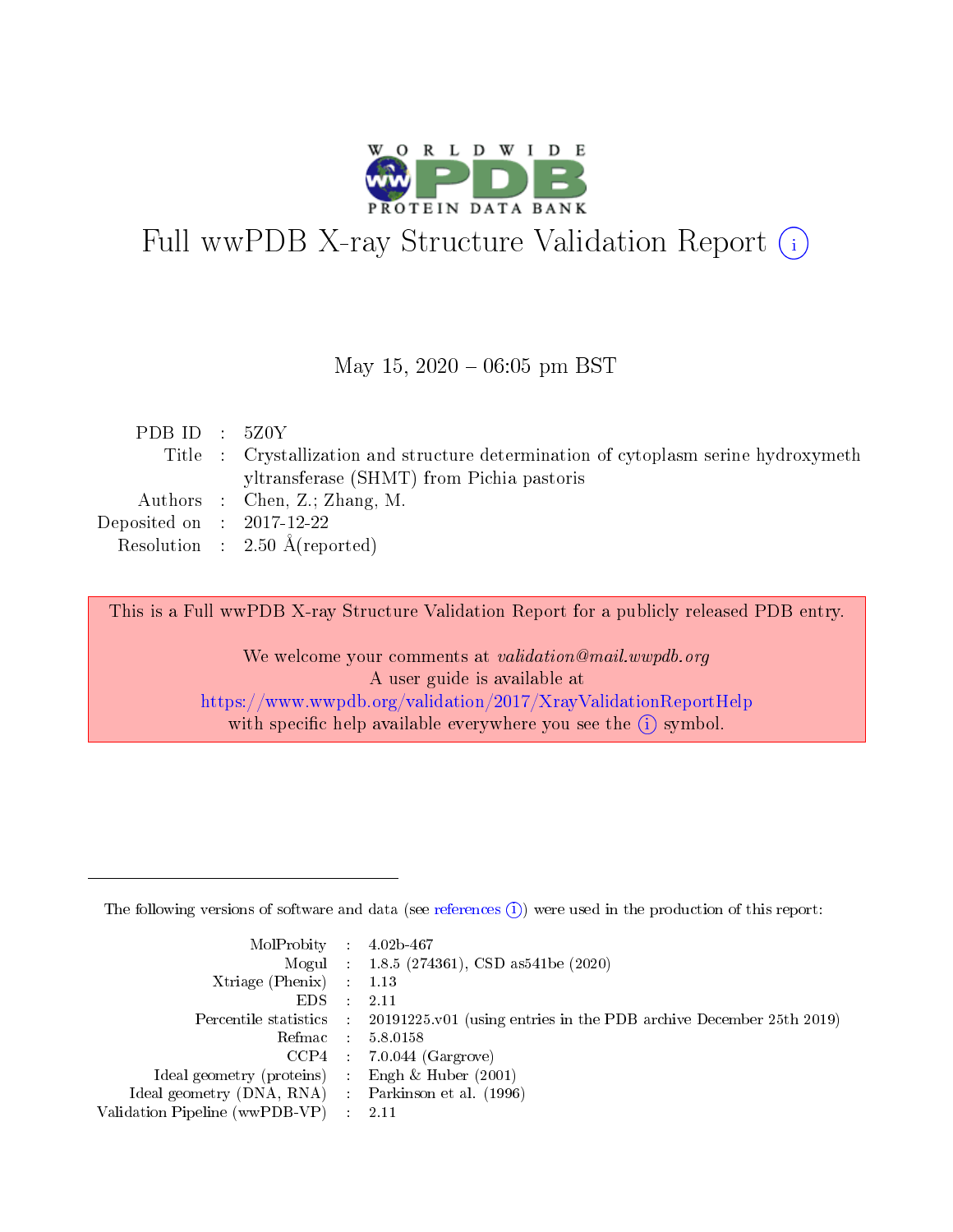## 1 [O](https://www.wwpdb.org/validation/2017/XrayValidationReportHelp#overall_quality)verall quality at a glance  $(i)$

The following experimental techniques were used to determine the structure: X-RAY DIFFRACTION

The reported resolution of this entry is 2.50 Å.

Percentile scores (ranging between 0-100) for global validation metrics of the entry are shown in the following graphic. The table shows the number of entries on which the scores are based.



| Metric                | Whole archive<br>$(\#\text{Entries})$ | Similar resolution<br>$(\#\text{Entries},\,\text{resolution}\,\,\text{range}(\textup{\AA}))$ |
|-----------------------|---------------------------------------|----------------------------------------------------------------------------------------------|
| $R_{free}$            | 130704                                | $4661 (2.50 - 2.50)$                                                                         |
| Clashscore            | 141614                                | $5346$ $(2.50-2.50)$                                                                         |
| Ramachandran outliers | 138981                                | $5231 (2.50 - 2.50)$                                                                         |
| Sidechain outliers    | 138945                                | $5233(2.50-2.50)$                                                                            |
| RSRZ outliers         | 127900                                | $4559(2.50-2.50)$                                                                            |

The table below summarises the geometric issues observed across the polymeric chains and their fit to the electron density. The red, orange, yellow and green segments on the lower bar indicate the fraction of residues that contain outliers for  $>=3, 2, 1$  and 0 types of geometric quality criteria respectively. A grey segment represents the fraction of residues that are not modelled. The numeric value for each fraction is indicated below the corresponding segment, with a dot representing fractions  $\epsilon=5\%$  The upper red bar (where present) indicates the fraction of residues that have poor fit to the electron density. The numeric value is given above the bar.

| Mol | $\cap$ hain | Length        | Quality of chain |     |
|-----|-------------|---------------|------------------|-----|
|     |             |               | $2\%$            |     |
|     |             | $H^{\bullet}$ | 75%              | 21% |

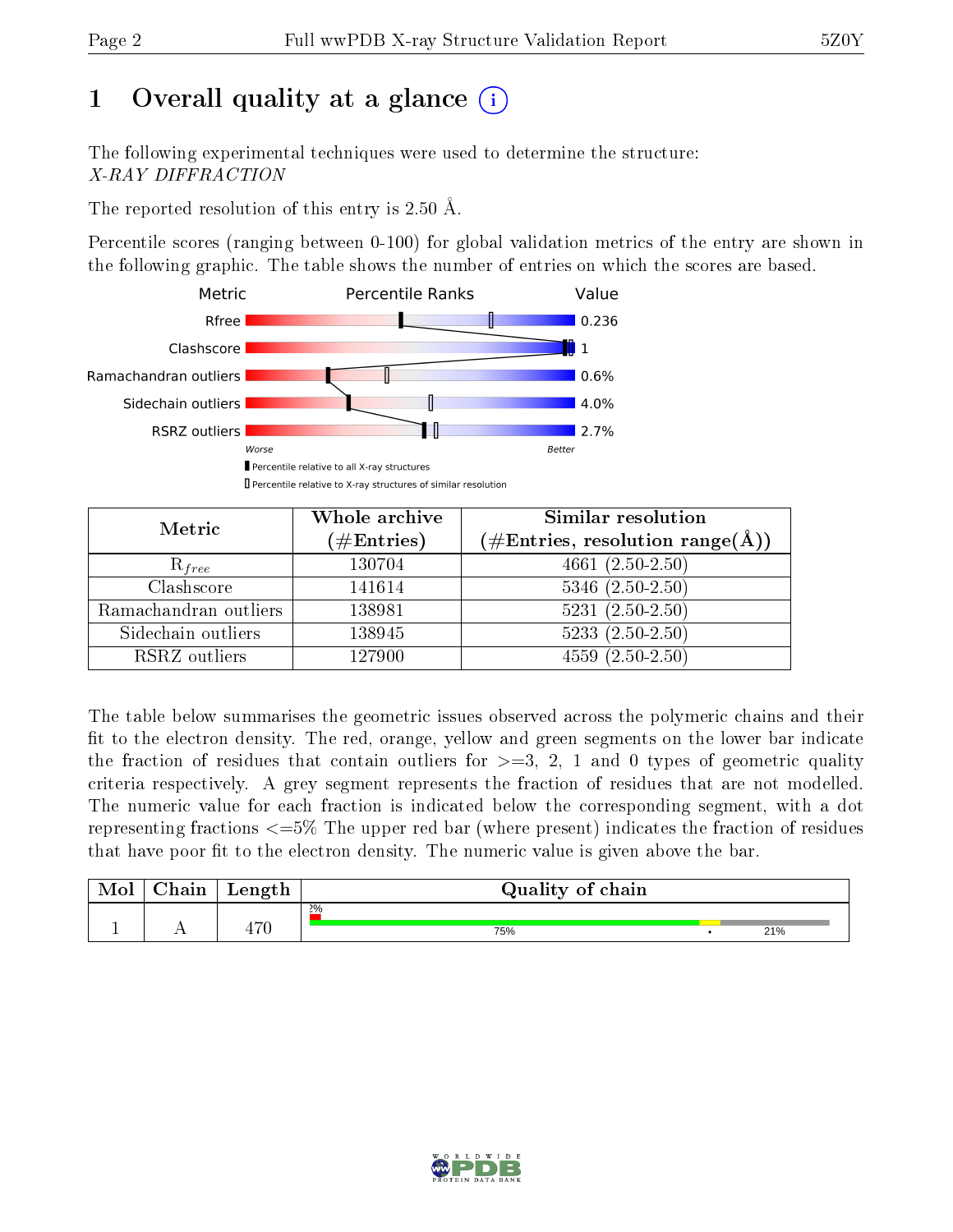## 2 Entry composition (i)

There are 3 unique types of molecules in this entry. The entry contains 2860 atoms, of which 0 are hydrogens and 0 are deuteriums.

In the tables below, the ZeroOcc column contains the number of atoms modelled with zero occupancy, the AltConf column contains the number of residues with at least one atom in alternate conformation and the Trace column contains the number of residues modelled with at most 2 atoms.

Molecule 1 is a protein called Serine hydroxymethyltransferase.

| Mol | ${\rm Chain}$ | Residues   | Atoms          |     |     |     | ZeroOcc | AltConf $ $ | Trace |  |
|-----|---------------|------------|----------------|-----|-----|-----|---------|-------------|-------|--|
|     |               | 279<br>ے ر | l'otal<br>2794 | 781 | 473 | 527 | 13      |             |       |  |

• Molecule 2 is GLYCEROL (three-letter code: GOL) (formula:  $C_3H_8O_3$ ).



|  | $Mol$   Chain   Residues | Atoms   |  |  | $ZeroOcc$   AltConf |  |
|--|--------------------------|---------|--|--|---------------------|--|
|  |                          | Total C |  |  |                     |  |

• Molecule 3 is water.

|  | $\text{Mol}$   Chain   Residues | Atoms       | $\mid$ ZeroOcc $\mid$ AltConf $\mid$ |  |
|--|---------------------------------|-------------|--------------------------------------|--|
|  |                                 | Total<br>60 |                                      |  |

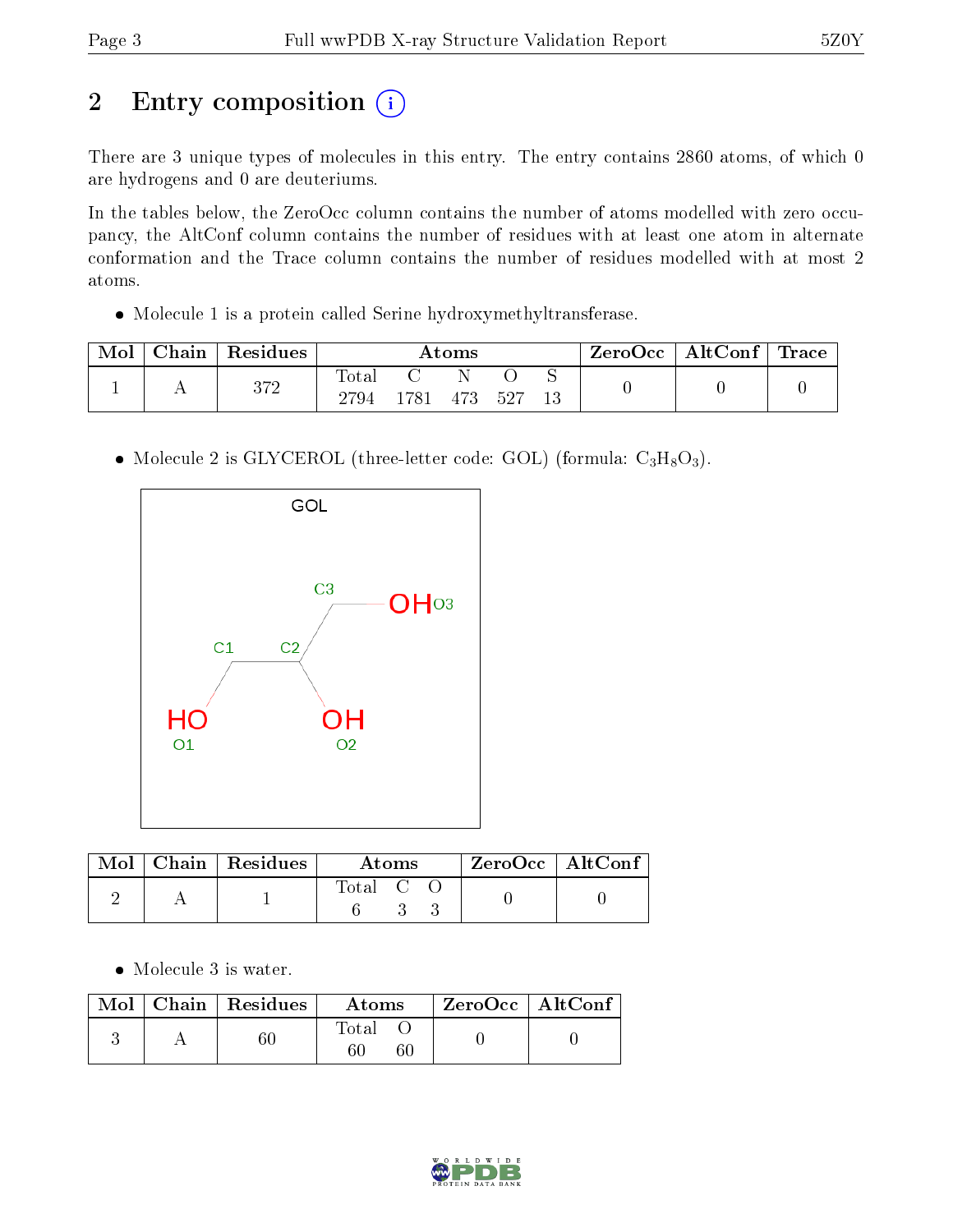## 3 Residue-property plots  $(i)$

These plots are drawn for all protein, RNA and DNA chains in the entry. The first graphic for a chain summarises the proportions of the various outlier classes displayed in the second graphic. The second graphic shows the sequence view annotated by issues in geometry and electron density. Residues are color-coded according to the number of geometric quality criteria for which they contain at least one outlier: green  $= 0$ , yellow  $= 1$ , orange  $= 2$  and red  $= 3$  or more. A red dot above a residue indicates a poor fit to the electron density (RSRZ  $> 2$ ). Stretches of 2 or more consecutive residues without any outlier are shown as a green connector. Residues present in the sample, but not in the model, are shown in grey.



• Molecule 1: Serine hydroxymethyltransferase

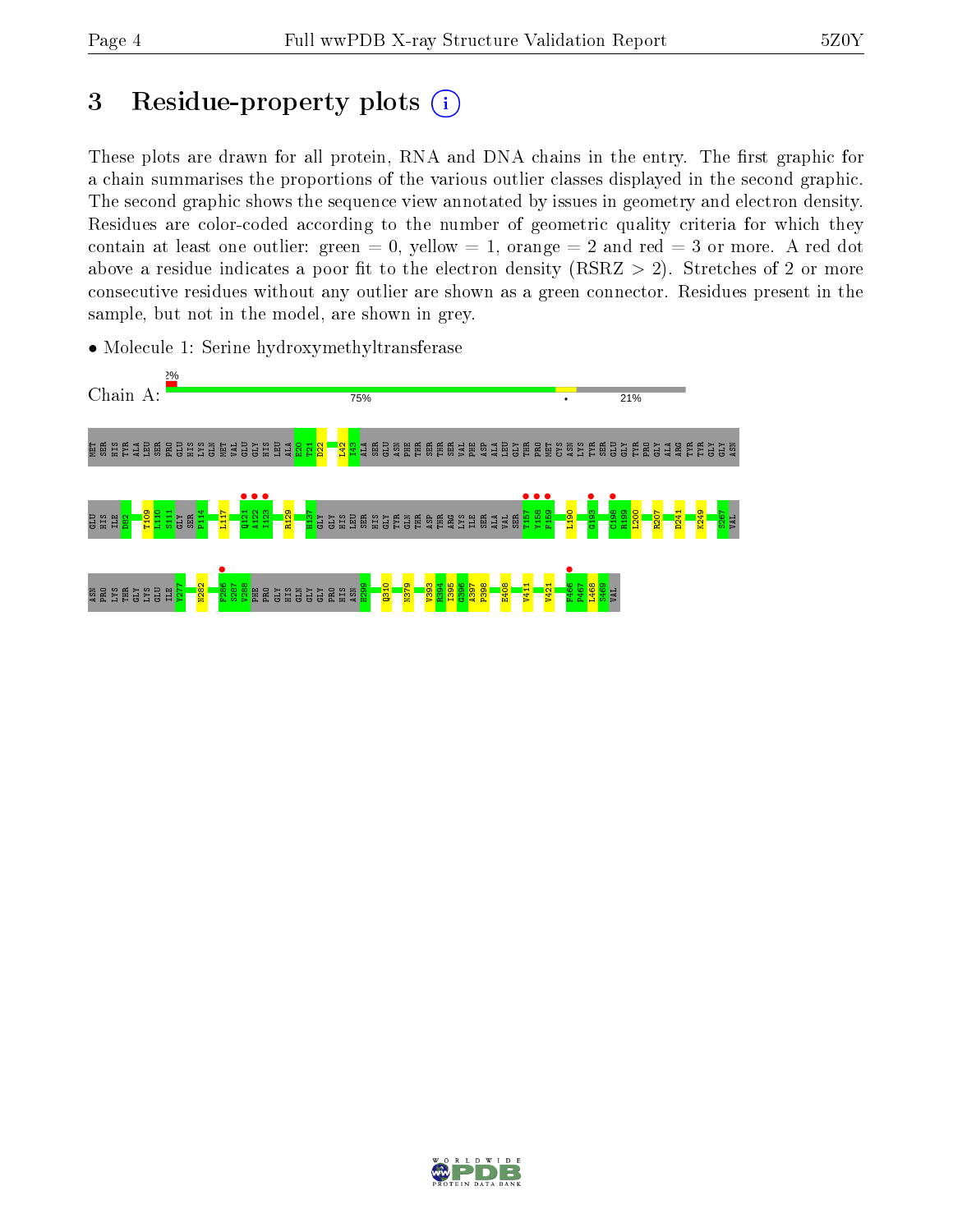## 4 Data and refinement statistics  $(i)$

| Property                                                         | Value                                           | Source     |
|------------------------------------------------------------------|-------------------------------------------------|------------|
| Space group                                                      | C2221                                           | Depositor  |
| Cell constants                                                   | $105.31\text{\AA}$<br>114.74Å<br>84.16Å         | Depositor  |
| a, b, c, $\alpha$ , $\beta$ , $\gamma$                           | $90.00^\circ$<br>$90.00^\circ$<br>$90.00^\circ$ |            |
| Resolution $(A)$                                                 | 50.00<br>2.50<br>$\frac{1}{2}$                  | Depositor  |
|                                                                  | 38.79<br>$-2.50$                                | <b>EDS</b> |
| % Data completeness                                              | $99.4(50.00-2.50)$                              | Depositor  |
| (in resolution range)                                            | $99.5(38.79-2.50)$                              | <b>EDS</b> |
| $R_{merge}$                                                      | 0.10                                            | Depositor  |
| $\mathrm{R}_{sym}$                                               | (Not available)                                 | Depositor  |
| $\langle I/\sigma(I) \rangle^{-1}$                               | $3.10$ (at $2.51\text{\AA}$ )                   | Xtriage    |
| Refinement program                                               | <b>REFMAC 5.8.0103</b>                          | Depositor  |
|                                                                  | 0.227,<br>0.260                                 | Depositor  |
| $R, R_{free}$                                                    | $0.236$ ,<br>0.236                              | DCC        |
| $R_{free}$ test set                                              | 807 reflections $(4.52\%)$                      | wwPDB-VP   |
| Wilson B-factor $(A^2)$                                          | 60.9                                            | Xtriage    |
| Anisotropy                                                       | 0.222                                           | Xtriage    |
| Bulk solvent $k_{sol}(\text{e}/\text{A}^3), B_{sol}(\text{A}^2)$ | $0.34$ , 48.8                                   | <b>EDS</b> |
| $L$ -test for twinning <sup>2</sup>                              | $< L >$ = 0.49, $< L^2 >$ = 0.32                | Xtriage    |
| Estimated twinning fraction                                      | No twinning to report.                          | Xtriage    |
| $F_o, F_c$ correlation                                           | 0.94                                            | <b>EDS</b> |
| Total number of atoms                                            | 2860                                            | wwPDB-VP   |
| Average B, all atoms $(A^2)$                                     | 71.0                                            | wwPDB-VP   |

Xtriage's analysis on translational NCS is as follows: The largest off-origin peak in the Patterson function is  $4.69\%$  of the height of the origin peak. No significant pseudotranslation is detected.

<sup>&</sup>lt;sup>2</sup>Theoretical values of  $\langle |L| \rangle$ ,  $\langle L^2 \rangle$  for acentric reflections are 0.5, 0.333 respectively for untwinned datasets, and 0.375, 0.2 for perfectly twinned datasets.



<span id="page-4-1"></span><span id="page-4-0"></span><sup>1</sup> Intensities estimated from amplitudes.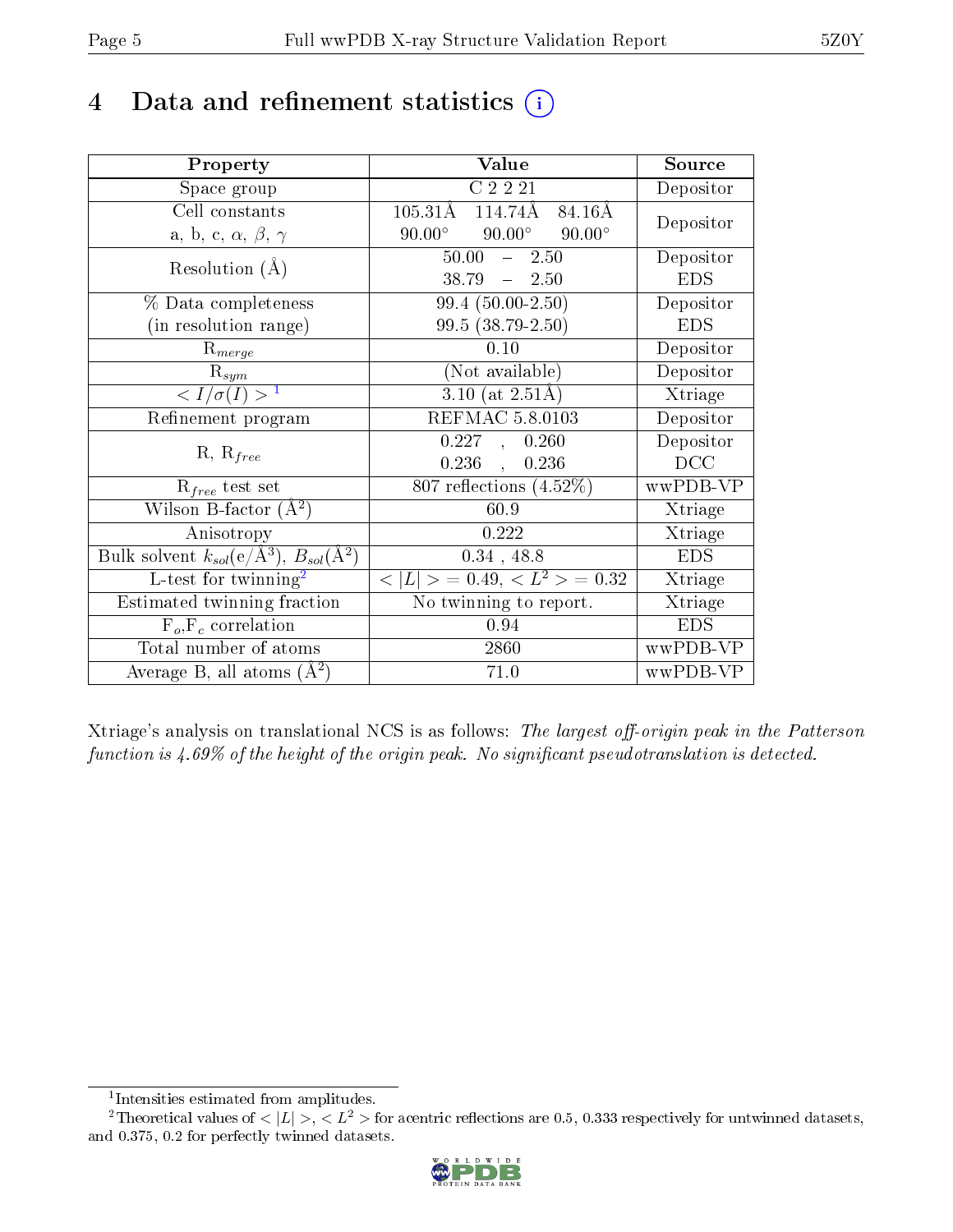## 5 Model quality  $(i)$

### 5.1 Standard geometry  $\overline{()}$

Bond lengths and bond angles in the following residue types are not validated in this section: GOL

The Z score for a bond length (or angle) is the number of standard deviations the observed value is removed from the expected value. A bond length (or angle) with  $|Z| > 5$  is considered an outlier worth inspection. RMSZ is the root-mean-square of all Z scores of the bond lengths (or angles).

|  | $Mol$   Chain |      | Bond lengths                    | Bond angles |        |
|--|---------------|------|---------------------------------|-------------|--------|
|  |               |      | RMSZ $ #Z  > 5$ RMSZ $ #Z  > 5$ |             |        |
|  |               | 0.36 | 0/2838                          | 0.57        | 0/3839 |

There are no bond length outliers.

There are no bond angle outliers.

There are no chirality outliers.

There are no planarity outliers.

#### 5.2 Too-close contacts  $(i)$

In the following table, the Non-H and H(model) columns list the number of non-hydrogen atoms and hydrogen atoms in the chain respectively. The H(added) column lists the number of hydrogen atoms added and optimized by MolProbity. The Clashes column lists the number of clashes within the asymmetric unit, whereas Symm-Clashes lists symmetry related clashes.

| Mol |      |      | Chain   Non-H   H(model)   H(added)   Clashes   Symm-Clashes |
|-----|------|------|--------------------------------------------------------------|
|     | 2794 | 2690 |                                                              |
|     |      |      |                                                              |
|     |      |      |                                                              |
|     | 2860 | 698' |                                                              |

The all-atom clashscore is defined as the number of clashes found per 1000 atoms (including hydrogen atoms). The all-atom clashscore for this structure is 1.

All (5) close contacts within the same asymmetric unit are listed below, sorted by their clash magnitude.

| Atom-1                               | Atom-2                                     | Interatomic<br>distance $(A)$ | `lash<br>overlap (A) |
|--------------------------------------|--------------------------------------------|-------------------------------|----------------------|
| $1: A:408: \text{GLI} \cup \text{O}$ | $1 \cdot A \cdot 411 \cdot VAT \cdot HG12$ |                               | 1.46                 |

Continued on next page...

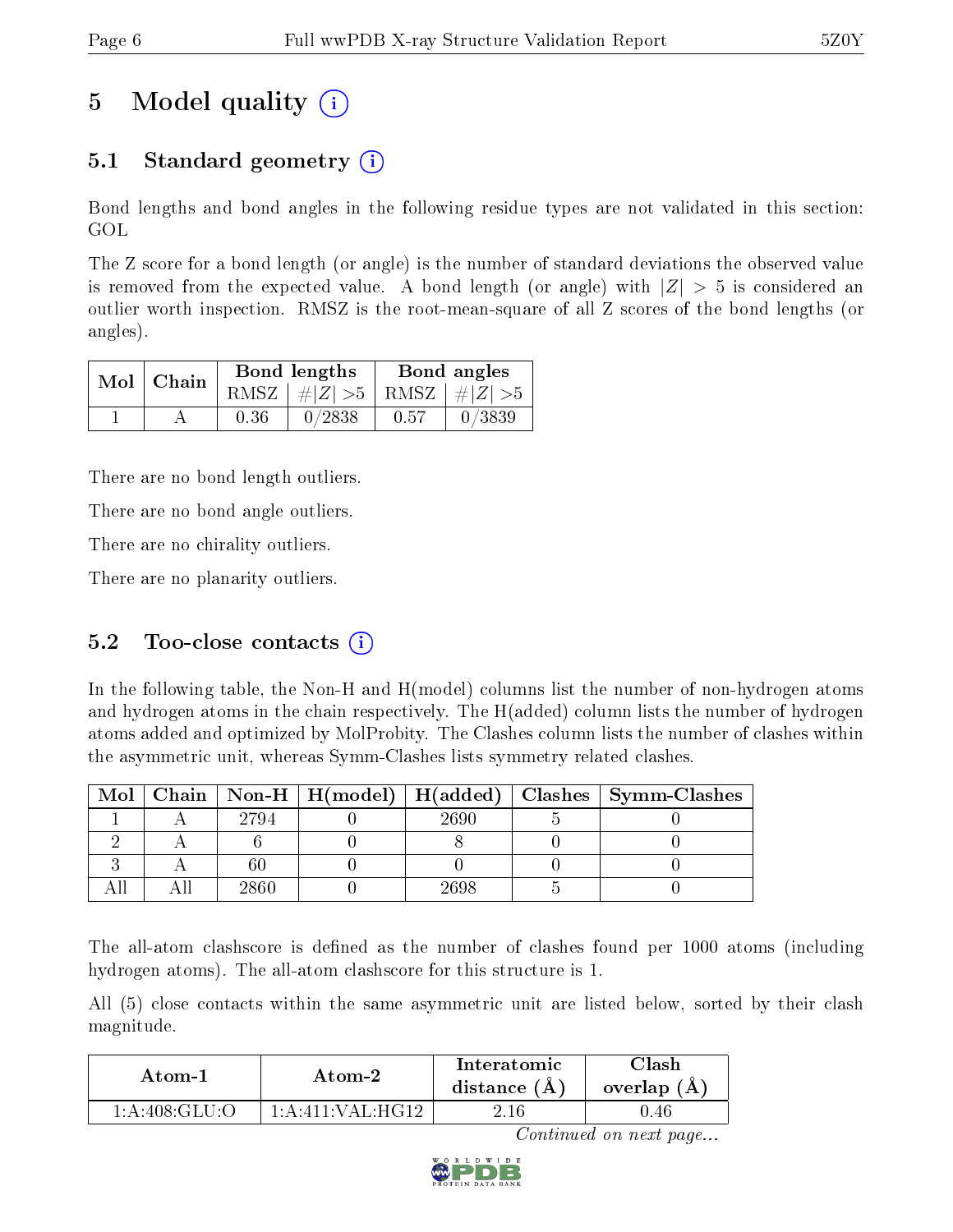| Atom-1                       | Atom-2              | Interatomic<br>distance $(A)$ | Clash<br>overlap $(A)$ |
|------------------------------|---------------------|-------------------------------|------------------------|
| 1: A: 393: VAL: HG12         | 1: A:395: ILE: HDI1 | 2.00                          | 1.44                   |
| 1:A:397:ALA:N                | 1: A:398: PRO:CD    | 2.83                          | 0.42                   |
| $1: A: 42: \text{LEU: HD13}$ | 1: A:395: ILE: HG23 | 2.00                          | 0.42                   |
| $1:$ A:468:LEU:N             | 1: A:468:LEU:HD22   | 237                           | 14O                    |

Continued from previous page...

There are no symmetry-related clashes.

#### 5.3 Torsion angles (i)

#### 5.3.1 Protein backbone  $(i)$

In the following table, the Percentiles column shows the percent Ramachandran outliers of the chain as a percentile score with respect to all X-ray entries followed by that with respect to entries of similar resolution.

The Analysed column shows the number of residues for which the backbone conformation was analysed, and the total number of residues.

| Mol   Chain | Analysed Favoured   Allowed   Outliers   Percentiles |  |                                 |  |
|-------------|------------------------------------------------------|--|---------------------------------|--|
|             | $360/470$ (77\%)   351 (98\%)   7 (2\%)   2 (1\%)    |  | $\vert$ 25 $\vert$<br>$\Box$ 43 |  |

All (2) Ramachandran outliers are listed below:

| Mol | Chain | Res | 1 ype |
|-----|-------|-----|-------|
|     |       |     |       |
|     |       |     |       |

#### 5.3.2 Protein sidechains  $\left( \mathbf{i} \right)$

In the following table, the Percentiles column shows the percent sidechain outliers of the chain as a percentile score with respect to all X-ray entries followed by that with respect to entries of similar resolution.

The Analysed column shows the number of residues for which the sidechain conformation was analysed, and the total number of residues.

| Mol   Chain | Analysed                                  |  | Rotameric   Outliers   Percentiles |  |
|-------------|-------------------------------------------|--|------------------------------------|--|
|             | $275/394(70\%)$ 264 (96\%) 11 (4\%) 31 56 |  |                                    |  |

All (11) residues with a non-rotameric sidechain are listed below:

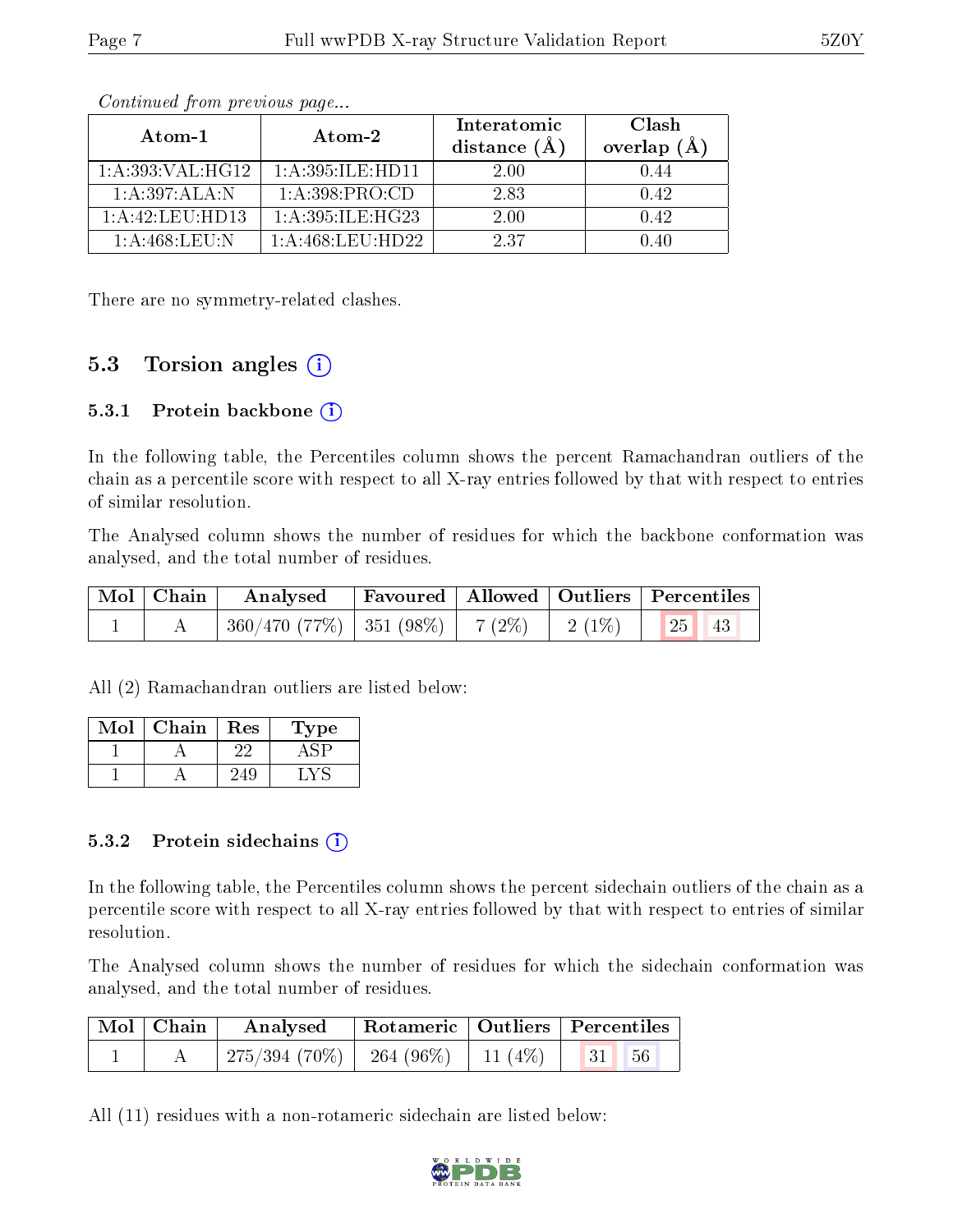| Mol | Chain        | Res | Type       |
|-----|--------------|-----|------------|
| 1   | A            | 109 | THR        |
| 1   | A            | 117 | <b>LEU</b> |
| 1   | А            | 129 | $\rm{ARG}$ |
| 1   | A            | 190 | LEU        |
| 1   | A            | 200 | LEU        |
| 1   | A            | 207 | $\rm{ARG}$ |
| 1   | A            | 241 | <b>ASP</b> |
| 1   | $\mathbf{A}$ | 282 | <b>ASN</b> |
| 1   | A            | 310 | GLN        |
| 1   | А            | 379 | <b>ASN</b> |
|     | Δ            | 421 | VAI.       |

Some sidechains can be flipped to improve hydrogen bonding and reduce clashes. All (1) such sidechains are listed below:

| Chain | $\perp$ Res | vpe |
|-------|-------------|-----|
|       |             |     |

#### 5.3.3 RNA  $(i)$

There are no RNA molecules in this entry.

### 5.4 Non-standard residues in protein, DNA, RNA chains  $(i)$

There are no non-standard protein/DNA/RNA residues in this entry.

#### 5.5 Carbohydrates  $(i)$

There are no carbohydrates in this entry.

#### 5.6 Ligand geometry  $(i)$

1 ligand is modelled in this entry.

In the following table, the Counts columns list the number of bonds (or angles) for which Mogul statistics could be retrieved, the number of bonds (or angles) that are observed in the model and the number of bonds (or angles) that are defined in the Chemical Component Dictionary. The Link column lists molecule types, if any, to which the group is linked. The Z score for a bond length (or angle) is the number of standard deviations the observed value is removed from the expected value. A bond length (or angle) with  $|Z| > 2$  is considered an outlier worth inspection. RMSZ is the root-mean-square of all Z scores of the bond lengths (or angles).

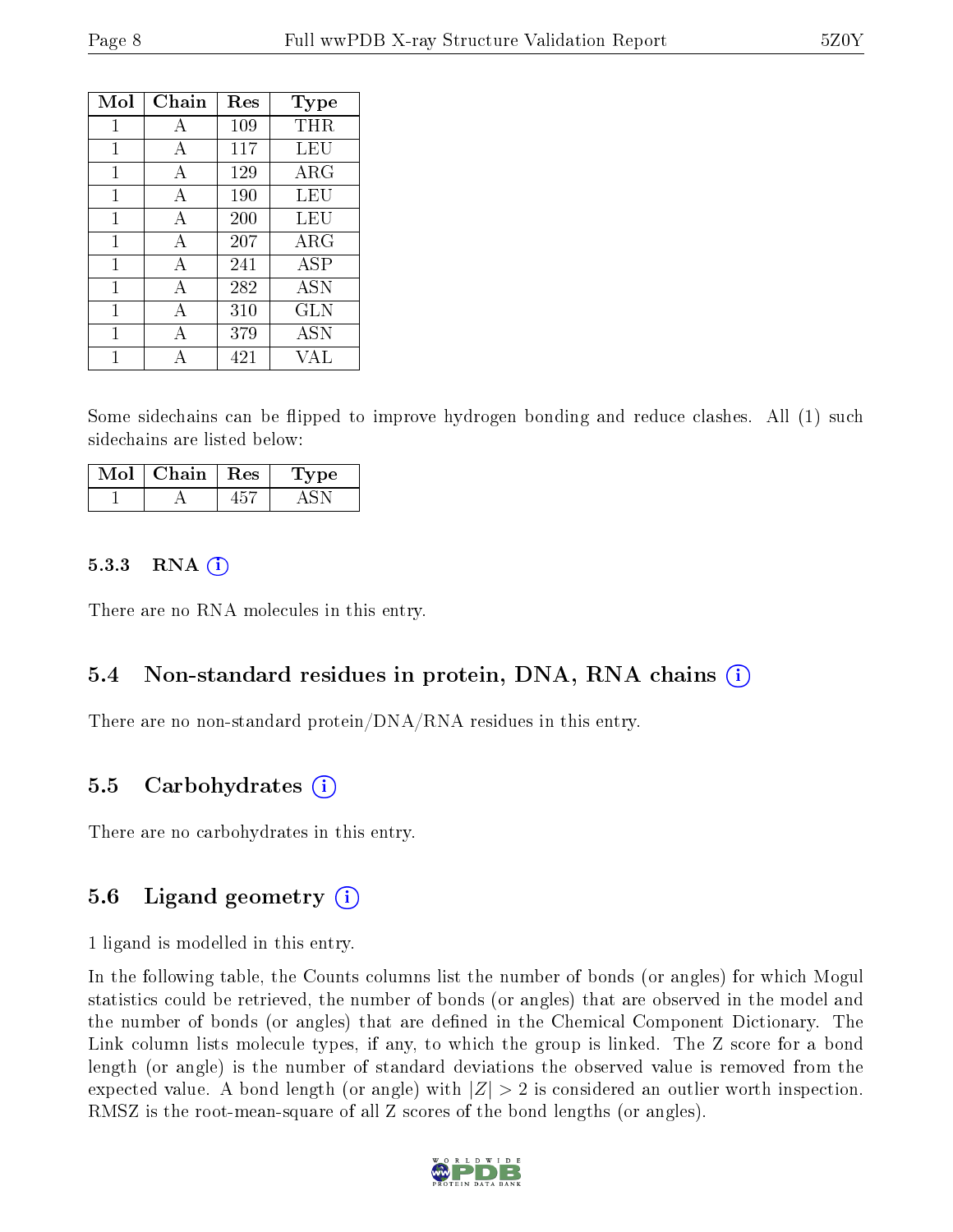| Mol |  | $\vert$ Type $\vert$ Chain $\vert$ Res $\vert$ Link $\vert$ |     |        | Bond lengths |      |                       | Bond angles                         |            |                                      |
|-----|--|-------------------------------------------------------------|-----|--------|--------------|------|-----------------------|-------------------------------------|------------|--------------------------------------|
|     |  |                                                             |     |        | Counts       |      | $ RMSZ  \#  Z  > 2  $ | $\vert$ Counts $\vert$ RMSZ $\vert$ |            | $\vert \# \vert Z \vert > 2$ $\vert$ |
|     |  |                                                             | 501 | $\sim$ | 0.5.5        | 0.30 |                       | 5.5.b                               | $\rm 0.32$ |                                      |

In the following table, the Chirals column lists the number of chiral outliers, the number of chiral centers analysed, the number of these observed in the model and the number defined in the Chemical Component Dictionary. Similar counts are reported in the Torsion and Rings columns. '-' means no outliers of that kind were identified.

|           |    |     |  | Mol   Type   Chain   Res   Link   Chirals   Torsions   Rings |                          |
|-----------|----|-----|--|--------------------------------------------------------------|--------------------------|
| $\pm$ GOL | AA | 501 |  | $-0/4/4/4$                                                   | <b>Contract Contract</b> |

There are no bond length outliers.

There are no bond angle outliers.

There are no chirality outliers.

There are no torsion outliers.

There are no ring outliers.

No monomer is involved in short contacts.

#### 5.7 [O](https://www.wwpdb.org/validation/2017/XrayValidationReportHelp#nonstandard_residues_and_ligands)ther polymers (i)

There are no such residues in this entry.

#### 5.8 Polymer linkage issues (i)

There are no chain breaks in this entry.

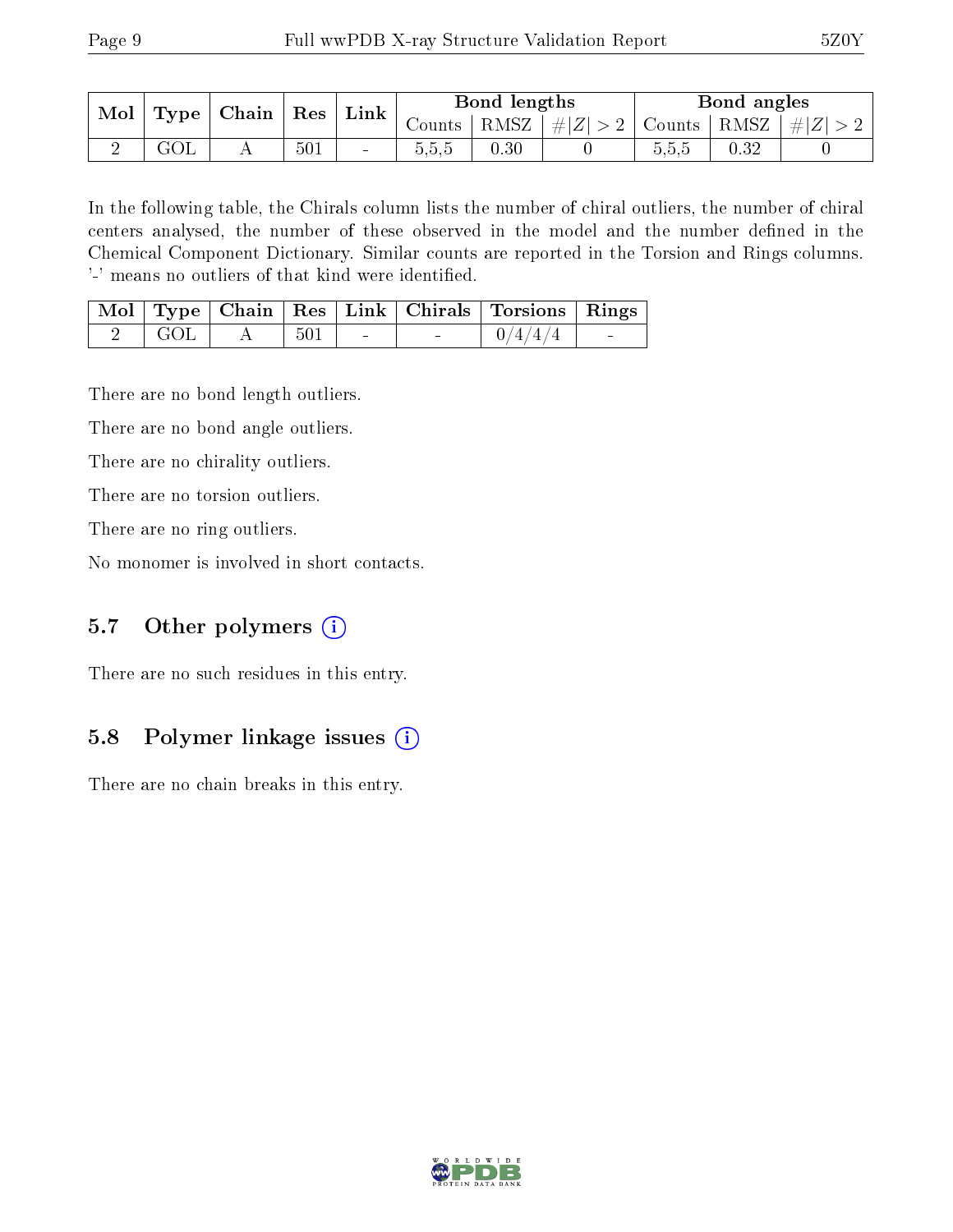## 6 Fit of model and data  $\left( \cdot \right)$

### 6.1 Protein, DNA and RNA chains (i)

In the following table, the column labelled  $#RSRZ>2'$  contains the number (and percentage) of RSRZ outliers, followed by percent RSRZ outliers for the chain as percentile scores relative to all X-ray entries and entries of similar resolution. The OWAB column contains the minimum, median,  $95<sup>th</sup>$  percentile and maximum values of the occupancy-weighted average B-factor per residue. The column labelled  $Q< 0.9$  lists the number of (and percentage) of residues with an average occupancy less than 0.9.

| $\bf{Mol}$ | Chain | Analysed                  | $<$ RSRZ $>$ | $\#\text{RSRZ}\text{>2}$         | $\rm{OWAB}(\AA^2)$ $\vert$ Q<0.9 $\vert$ |  |
|------------|-------|---------------------------|--------------|----------------------------------|------------------------------------------|--|
|            |       | $\pm 372/470$ (79%) $\pm$ | 0.21         | $10(2\%)$ 54 58 50, 69, 104, 133 |                                          |  |

All (10) RSRZ outliers are listed below:

| Mol | Chain        | Res | Type       | <b>RSRZ</b> |
|-----|--------------|-----|------------|-------------|
| 1   | А            | 158 | TYR        | 3.6         |
| 1   | A            | 122 | ALA        | 3.5         |
| 1   | А            | 157 | THR        | 3.3         |
| 1   | A            | 159 | PHE        | 2.9         |
| 1   | A            | 121 | GLN        | 2.6         |
| 1   | $\mathbf{A}$ | 286 | PHE        | 2.5         |
| 1   | A            | 193 | GLY        | 2.2         |
| 1   | A            | 466 | PHE        | 2.2         |
| 1   |              | 198 | <b>CYS</b> | 2.2         |
| 1   |              | 123 | ILE        | $2.1\,$     |

### 6.2 Non-standard residues in protein, DNA, RNA chains (i)

There are no non-standard protein/DNA/RNA residues in this entry.

#### 6.3 Carbohydrates (i)

There are no carbohydrates in this entry.

#### 6.4 Ligands  $(i)$

In the following table, the Atoms column lists the number of modelled atoms in the group and the number defined in the chemical component dictionary. The B-factors column lists the minimum, median,  $95<sup>th</sup>$  percentile and maximum values of B factors of atoms in the group. The column labelled  $Q< 0.9$ ' lists the number of atoms with occupancy less than 0.9.